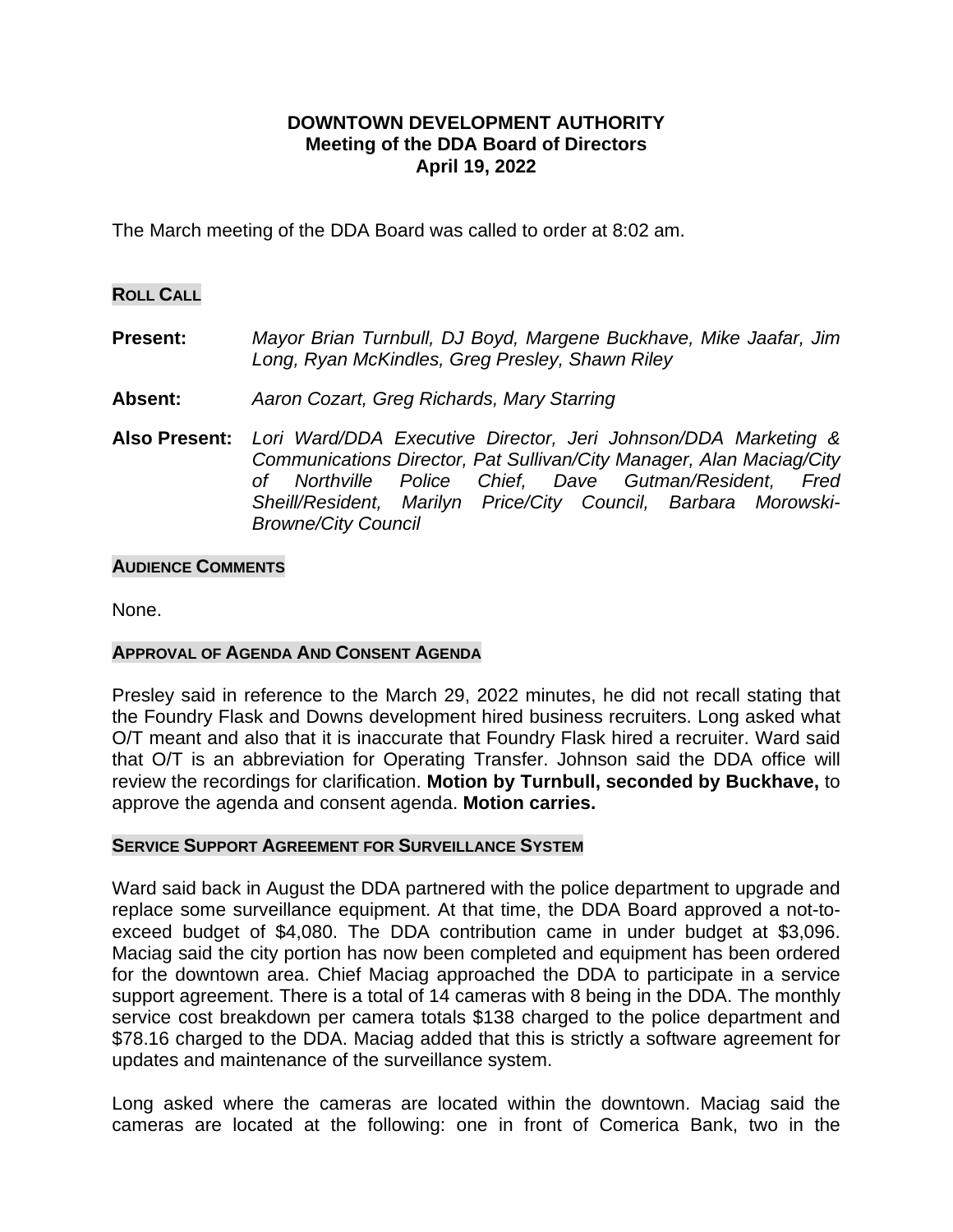Comerica Connections walkthrough and one facing the parking lot. There are also two mounted to the parking structure at Mary Alexander Court and two in the stairwell in the same structure. Maciag added that the camera in front of Comerica Bank is slated to be replaced with a newer camera just east of the current one to better monitor the Town Square area. Prescott inquired if there are any cameras to survey Old Village and does the City feel like there is enough visibility at the school. Maciag said the camera in that area is actually attached to the fire station and there is not one directly capturing the school. Turnbull asked if the school has other camera locations; Prescott said the school has several cameras but would need to check specific locations. Prescott added that she will follow up with the school board regarding the cameras, and would also like to request to partner with the City/Police Department to integrate additional cameras in the Old Village area.

Boyd asked about privacy and what is done with surveillance recordings, such as where it is stored, who has access and how long footage is retained. Maciag said that the recordings are available to the police department, personnel director and the clerk. The server is located in City Hall, not on a virtual cloud. The video is not monitored continuously but used when needed. There is a 15-day save period for the surveillance videos. Some examples of times the video has been reviewed are kids in the fountain, larceny and car accidents.

**Motion by Boyd, seconded by Long,** to allocate funds to get camera system installed and running. **Motion carries.** 

## **DOWNTOWN STREET CLOSURE UPDATE**

Ward said in conjunction with planner Carlisle Wortman, the Street Closure Survey was prepared and the DDA began distribution on Monday, April 11. The survey is open for 3 weeks and is scheduled to close on May 2. It was distributed via Mailchimp to newsletter subscribers, committees, downtown business owners and building owners and City Council. It was also distributed via social media and sent to the Chamber, Art House and others, to distribute to their membership. It was also added to the Downtown Northville website as a pop up. Downtown tenants/residents received a paper notice of the survey in the mail. So far there have been 1,620 responses. Ward met with Riley to discuss next steps, and a possibility of hosting either a special Town Hall on May 9 or a special DDA Board meeting to discuss survey results and additional feedback before providing a recommendation to City Council. If the decision is to keep streets closed for a portion or all of the time period, the DDA is also recommending a firm be hired to work with staff and downtown business/restaurant owners to design and beautify the closed area. Right now, the results are about 70% in favor of continued closures and 30% in favor of reopening.

Buckhave asked how many times a person can take the survey. Ward said that Carlisle Wortman confirmed that there is a ballot stuffing report that is reviewed weekly; so far there have been only 3 responses linked to the same IP address and after reviewing the replies, the responses were varied and do not seem to indicate a repetitive response. Boyd asked if Northville Township and City of Northville responses were weighted differently for the results. Ward said that the replies are sorted by Township and City but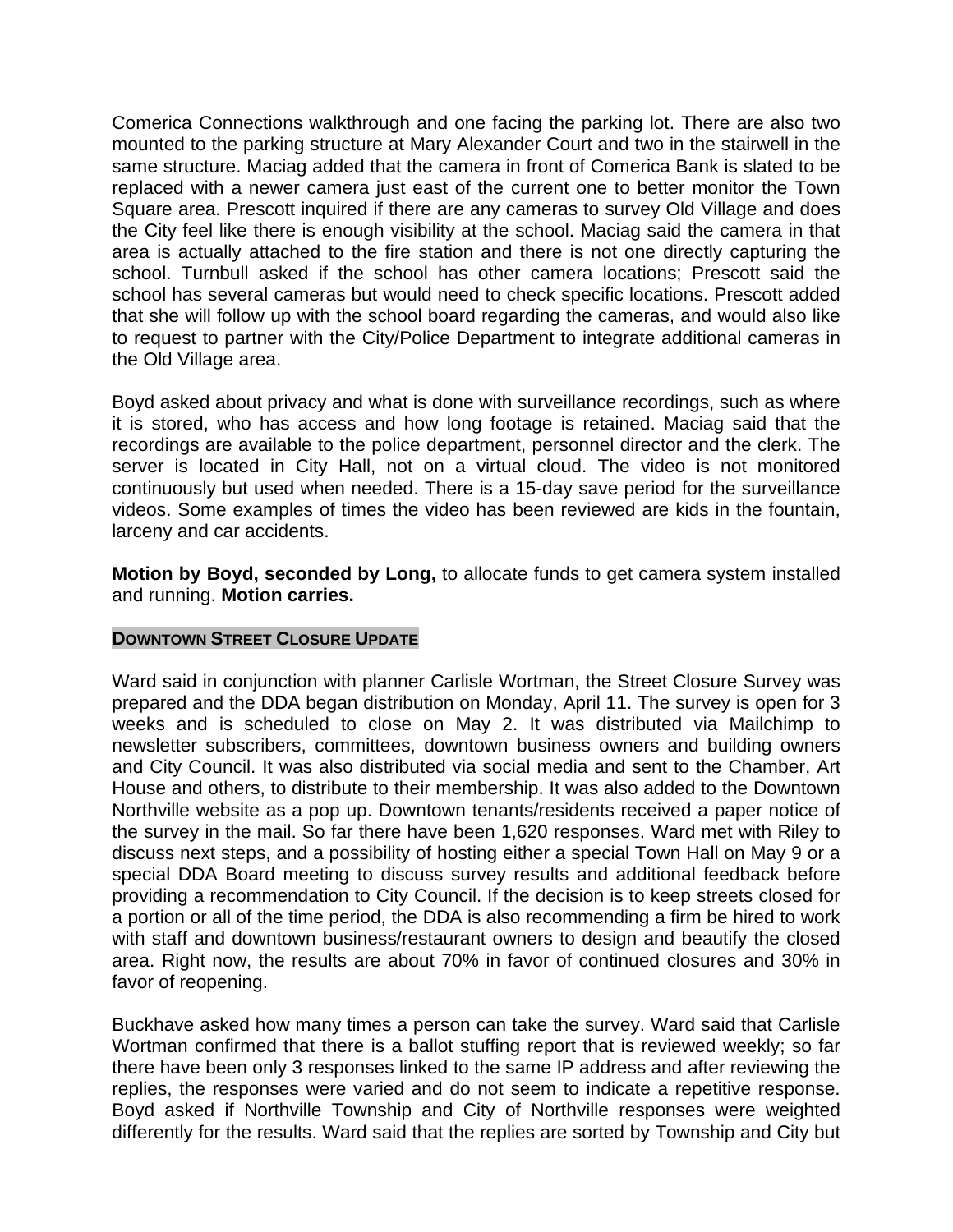are not weighted differently. Ward also noted that the survey isn't designed to be an end-all to reopen or keep the streets closed, but is an additional tool to use in the decision-making process for next steps.

Turnbull said that Main Street has a potential to at the very minimum remain closed at least seasonally. Buckhave asked how residents without a computer are able to complete the survey. Ward said that when residents have reached out to express an opinion, those responses have also been recorded. Sullivan said that a value of hosting a Town Hall is the added input of the community and providing a sounding board before making a recommendation. Prescott said she does not like to see downtown so lonely and empty during the week. Long added that when the streets are open, traffic can visually see what is downtown while driving through. Johnson said that she received feedback from an establishment on Center Street, who is in favor of reopening Center St. in the winter months.

Jaafar said he would love to have Center Street opened now, Main Street closed seasonally, and the social district expanded to include establishments such as The Garage, Sports Den and Lava Grille. Jaafar added that the extended closure on Center Street is difficult for law enforcement. Maciag agreed that with the street reopened, traffic flow would improve greatly without having the detours to go around. Turnbull said that the social district could continue even if the streets are reopened.

Johnson asked if there is a penalty if Center Street stays closed long-term. Sullivan said that if the streets remain closed after this year, the City will not receive the state gas tax money, which MDOT calculates on a per foot basis. Ward said that in general, long term street closures have not been successful, and it is important for the DDA to figure out next steps to make this successful long-term. Prescott added that she is concerned that if the consensus is to keep the streets closed, when will it be determined if businesses are struggling. Reviewing this continually is important so action can be taken to help struggling businesses before the town dies.

**Motion by McKindles, seconded by Boyd,** to host a joint Town Hall Meeting on Monday, May 9 at 7:00 pm to get feedback on the street closures from the community. **Motion carries.**

## **COMMITTEE INFORMATION AND UPDATES**

*a. Design Committee:*

Boyd said the DDA is going to be performing maintenance on the planters downtown. There is continued positive feedback on EV Charging Stations. The decorative lights project is still in progress.

*b. Marketing Committee:*

Riley said the Marketing Committee continues to meet and work together to plan events. Johnson added that the concert series is booked and will include a Fourth Friday large band for the months of June, July and August. So far \$22,000